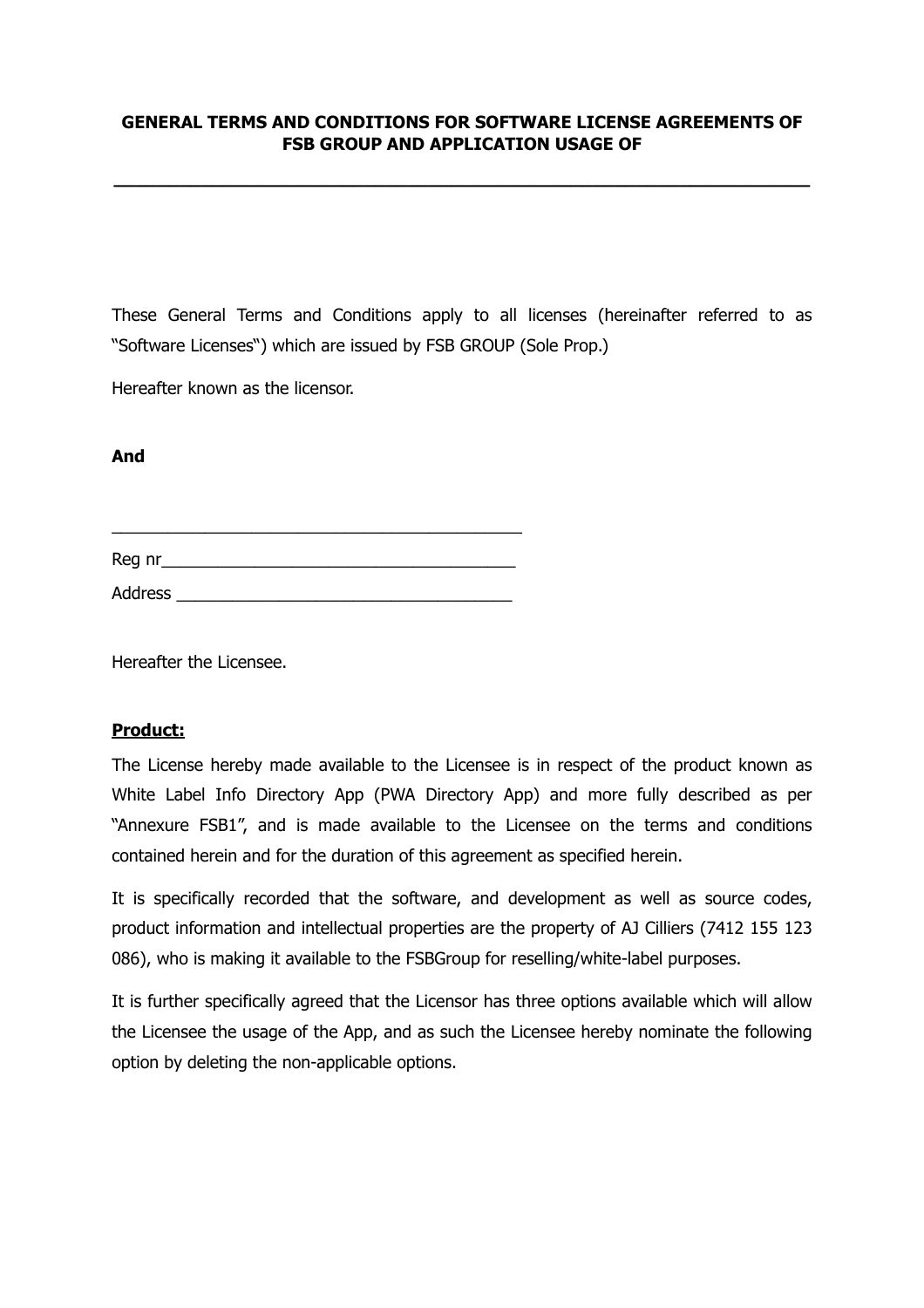- $\Phi$ Package 1
	- $\phi$ R75,000 - Development fee
	- $\Phi$ 6 Months Listing Fee for max 400 Businesses
	- $\Phi$ (R75 licence fee per listing due from month 7 for all active listings, min 50 listings)
- $\phi$ Package 2
	- $\bar{\phi}$ R50,000 - Development fee
	- $\Phi$ 4 Months Listing Fee for max 200 Businesses
	- $\bar{\Phi}$ (R75 licence fee per listing due from month 5 for all active listings, min 50 listings)
- Package 3
	- $\Phi$ R25,000 - Development fee
	- $\hat{\mathbf{r}}$ 2 Months Listing Fee for max 150 Businesses
	- $\hat{\mathbf{q}}_i$  (R75 licence fee per listing due from month 3 for all active listings, min 50 listings )

# **1. Scope and ambit of agreement:**

- 1.1. These General Terms and Conditions govern the Software License issued to the Licensee by the Licensor by way of a Software License Agreement per listed and activated product/listing on the platform.
- 1.2. The number of subscribed and active Software Licenses will be measured on the 20th of each month for billing purposes.
- 1.3. The Licensee is obliged to pay the fee as stipulated per package. The fee constitutes consideration for the rights to use the Software.
- 1.4 The Software for purposes of this agreement is the "PWA Directory APP" or "Application" to be used by the licensee and the Software will make the usage of the PWA App available for the Licensee for the duration agreed in the agreement and until such time as the agreement is terminated.

## **2. Conclusion of Contract:**

2.1. The software license agreement is concluded as follow: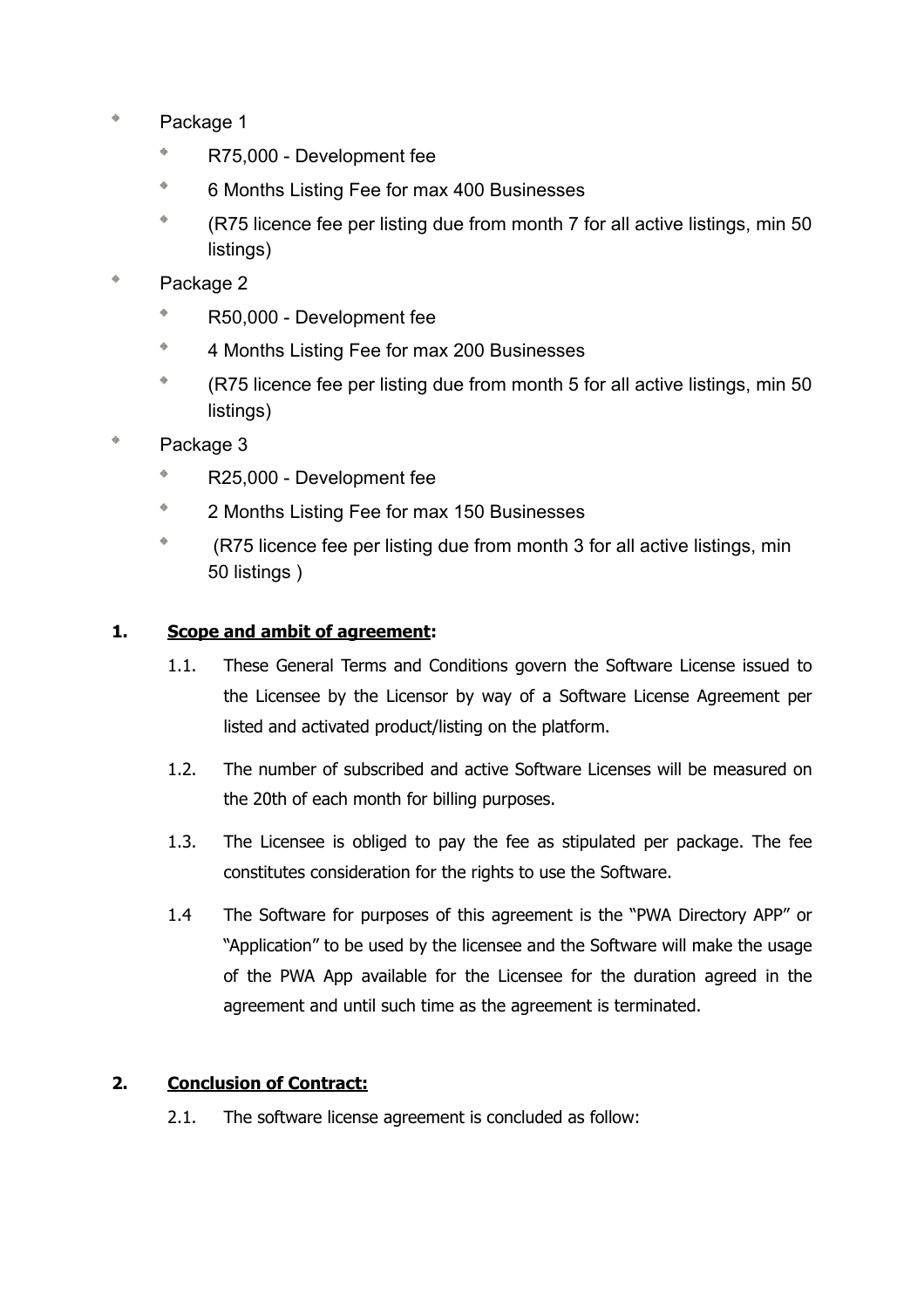- 2.1.1. The Licensee expressed the view of purchasing the software licenses as specified in Annexure "FSB1" hereto. The Licensor agreed to issue the software license as the costs stipulated hereunder and the licence fee is payable as specified hereunder.
- 2.1.2. As soon as the Licensee paid the initial invoice rendered the licences and software allowing the Licensee to operate the software will be made available and will be available for use until such time as the next invoice is due and payable.
- 2.1.3. This agreement will be the agreement which govern the relationship between the parties.
- 2.1.4. The licenses hereby made available to the Licensee is for the sole and exclusive use of the Licensee and will not be made available to any other third parties without the consent of the FSB Group (Licensor) , and should the FSB Group (Licensor) find or suspect that the Licensee has made the license or the software available to any other third parties, the services will immediately be suspended and the Licensee will pay contractual damages equal to 4x time the annual current contractual fee as describe on paragraph 1, or increased damages as quantified by the FSB Group ( Licensor) .

#### **3. Scope and Grant of Software Licenses:**

- 3.1. Software Licenses subscribed under these General Terms and Conditions grant a nonexclusive, non-transferrable and non-sublicensable right to temporarily use the software component.
- 3.2. It is the Licensee's exclusive responsibility to ensure that using the Software conforms with applicable laws, in particular of countries in which the Software is used.
- 3.3. The Licensee has no right to reproduce or copy the Software or the Documentation. The Licensee shall not translate, adapt, develop, vary, modify, disassemble, decompile or reverse engineer the Software or allow any third party to do so. The Licensee shall not circumvent any licensing, control, security or encryption features or reverse engineer any communication protocols. The Licensee is not permitted to sell, lend, rent, or sublicense the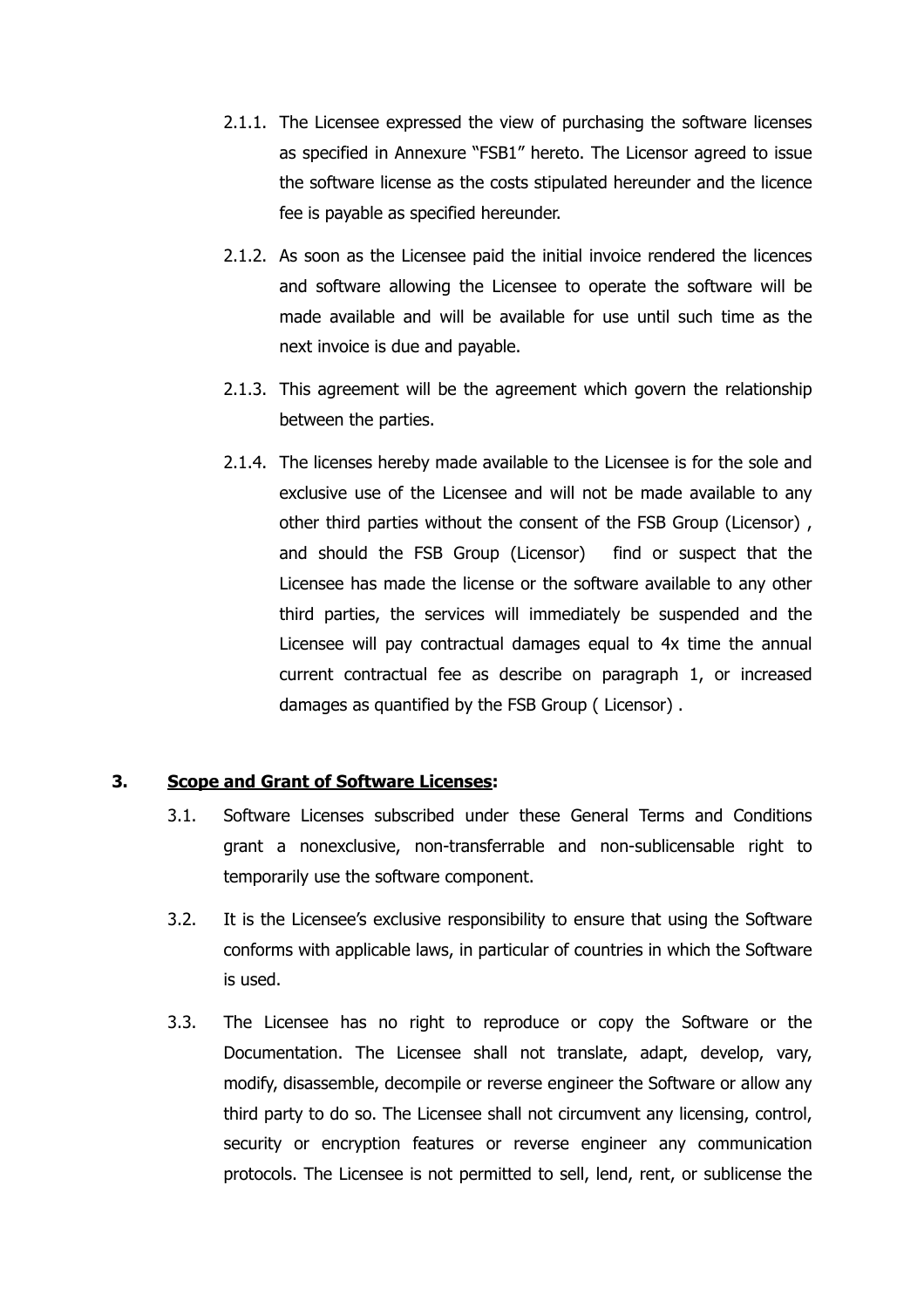Software or to reproduce or to make the Software or the Documentation available to third parties.

- 3.4. Copyright markings, serial numbers as well as other characteristics serving purposes of identification of the Software, may not be eliminated or changed. The same applies to suppressing the display of such features on the screen.
- 3.5. The Licensee shall be obliged to take suitable measures to prevent unauthorised access to the Software and the Documentation by third parties.

## **4. Download, Update, Upgrade, Support:**

4.1. The Software will be delivered by uploading to FSBGroup cloud server, and login details provided to the Licensee to manage the software, no hardware is included. If the Licensee is provided with access data (such as logins, passwords, etc.), it will keep all access data strictly confidential and will refrain from passing it on to third parties. The Licensee will take reasonable measures to protect access data against unauthorized use by third parties. The Licensee will immediately notify the Licensor in writing if any access data is accessed by any unauthorized party. Up- or downgrades in respect of the product can only be done with the Licensor's approval, and on condition that the Licensee accept the newly issued invoice in respect of the amendment to the agreement and the software and licenses issued and to be used.

## **5. Transforms and Transform Servers**:

- 5.1. Depending on the Software edition the Licensee has subscribed to, the Licensee has the right to start, run and use software operations ("Transforms"). The Licensor offer various types of Transforms that may be selected within the user interface of the Client Component.
- 5.2. Depending on the Software edition the Licensee has subscribed to, the Client Component can be amended if so requested by the Licensee.
- 5.3. The Licensor is not responsible or liable for the content, functionality and results of hardware not supplied by the Licensor.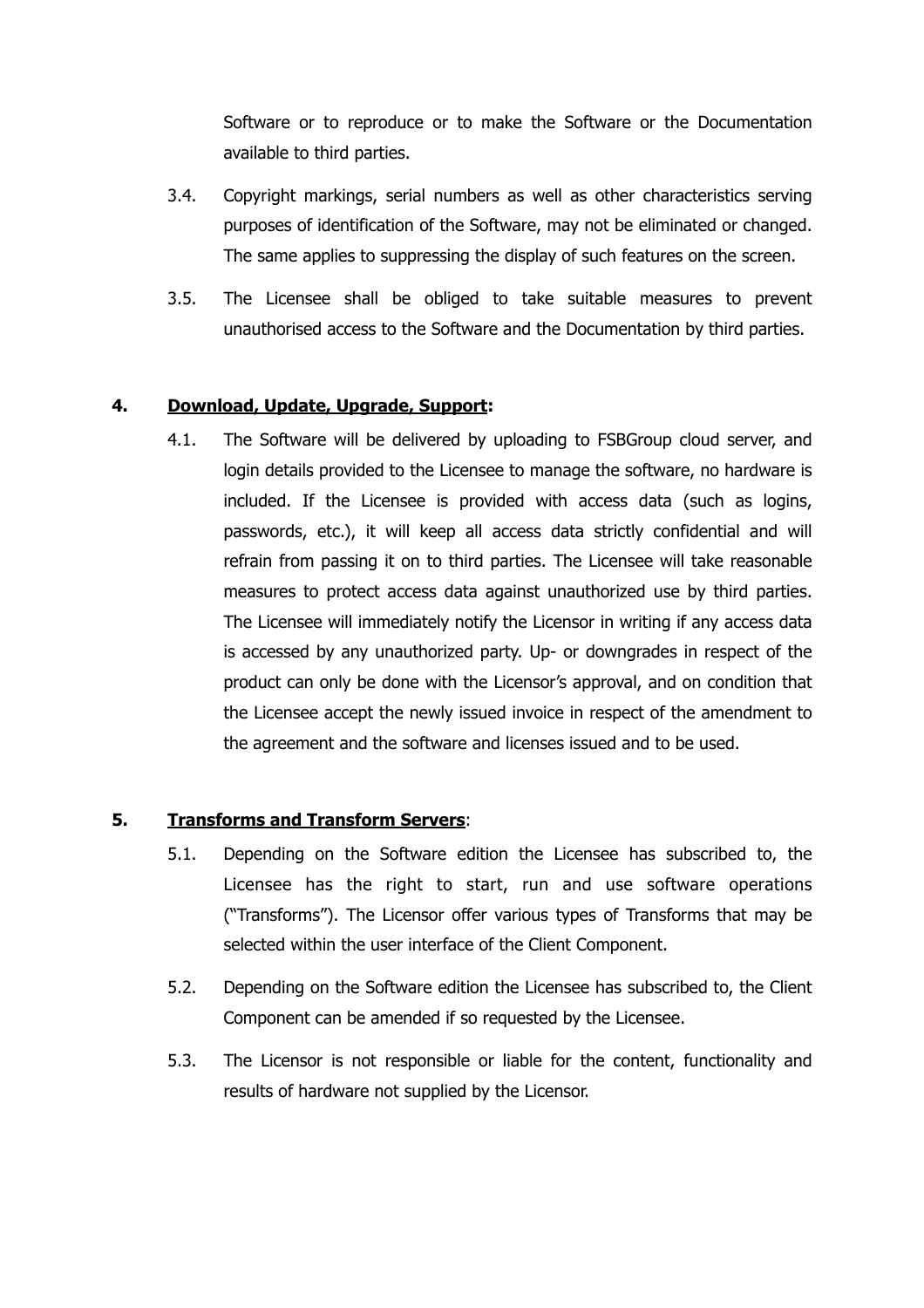### **6. Payment; Invoicing; Delay:**

- 6.1. For Software License Agreements subject to these General Terms and Conditions the Licensee is obliged to pay to the Licensor a monthly fee for each active listing as agreed. The design and white-label fee for the first Contract Year is specified in the order confirmation.
- 6.2. The annual fee for the following Contract Year is subject to an increase and will be levied on the anniversary date of the agreement and invoiced accordingly.
- 6.3. Invoices are sent monthly and payable within 5 days of invoice failing which the Software will not be available for usage by the Licensee. Any additional charges are to be borne by the Licensee.
- 6.4. Should the Licensee by whatever means bring the Software into or use the Software in another domestic jurisdiction and should this trigger additional VAT, taxes, charges, import duties or other taxes, they are to be borne by the Licensee; the Licensee shall indemnify the Licensor against all claims, liability, costs and expenses in this regard.
- 6.5. If payment dates are delayed, default interest shall be due and payable by the Licensee. The default interest amounts to two percentage points above the prime interest rate charged by the Licensor's primary bankers from time to time. Should payments owed by the Licensee to the Licensor be delayed by more than 5 days, the Licensor may deactivate the license keys provided to the Licensee and interrupt the Licensee's access to the license / software and usage thereof.
- 6.6. The Licensee agrees to such deactivation and shall have no claims against the Licensor in this regard.
- 6.7. The Licensee may set off claims or exercise a right of retention against monetary claims of the Licensor resulting from this agreement only if and to the extent its claims are undisputed or finally adjudicated.

## **7. Prices Increases:**

7.1. After the conclusion of a Software License Agreement the Licensor has the right to alter the General Terms and Conditions and/or raise the Renewal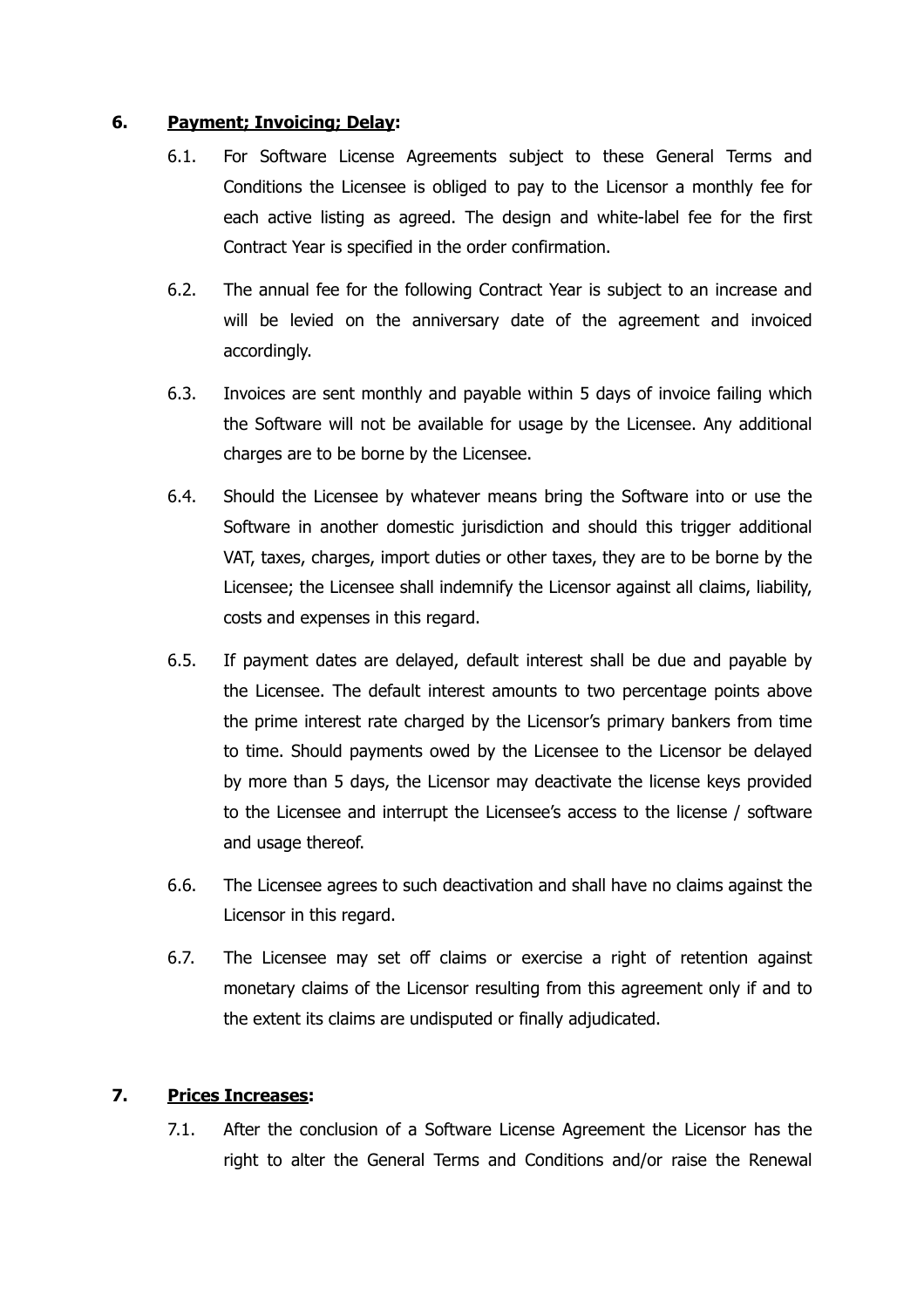Annual Rates applicable to the said Software License Agreement in the following procedure: (a) The Licensor sends a written (e-mail suffices) notice to the Licensee informing the latter about the new General Terms and Conditions and/or the new Renewal Annual Rates and the point of time at which the changes shall become effective.

7.2. Prices may only be raised with effect of the beginning of future Contract Years and to be sent to the Licensee at least three months prior to the increase imposed.

## **8. Product Information:**

- 8.1. The functionalities of the Software are described in the Documentation that is valid at the time of the conclusion of the Software License Agreement. The Documentation may be revised by the Licensor from time to time.
- 8.2. The Documentation may include end user manuals, operation instructions, installation guides, release notes and on-line help files.
- 8.3. Malfunctions that limit the usability of the Software only marginally and deviations in the user interface do not constitute non-conformities.
- 8.4. The Documentation as well as the product specifications, illustrations, drawings, particulars, is available from the Licensor.
- 8.5. Defects of the software that constitute a non-conformity must be notified in writing in order to allow the Licensor to attend thereto and rectify the error within a reasonable. The notification of the defect should enable the reproduction of the error.
- 8.6. This shall not affect the statutory obligation of the Licensee to inspect and notify defects.
- 8.7. The Licensee must inspect the software for obvious defects without delay and any defect discovered must immediately be reported to the Licensor in writing. The same applies if any such defect is subsequently discovered. Providing software to the Licensee by download from a server via internet shall be deemed a delivery within the meaning of this clause.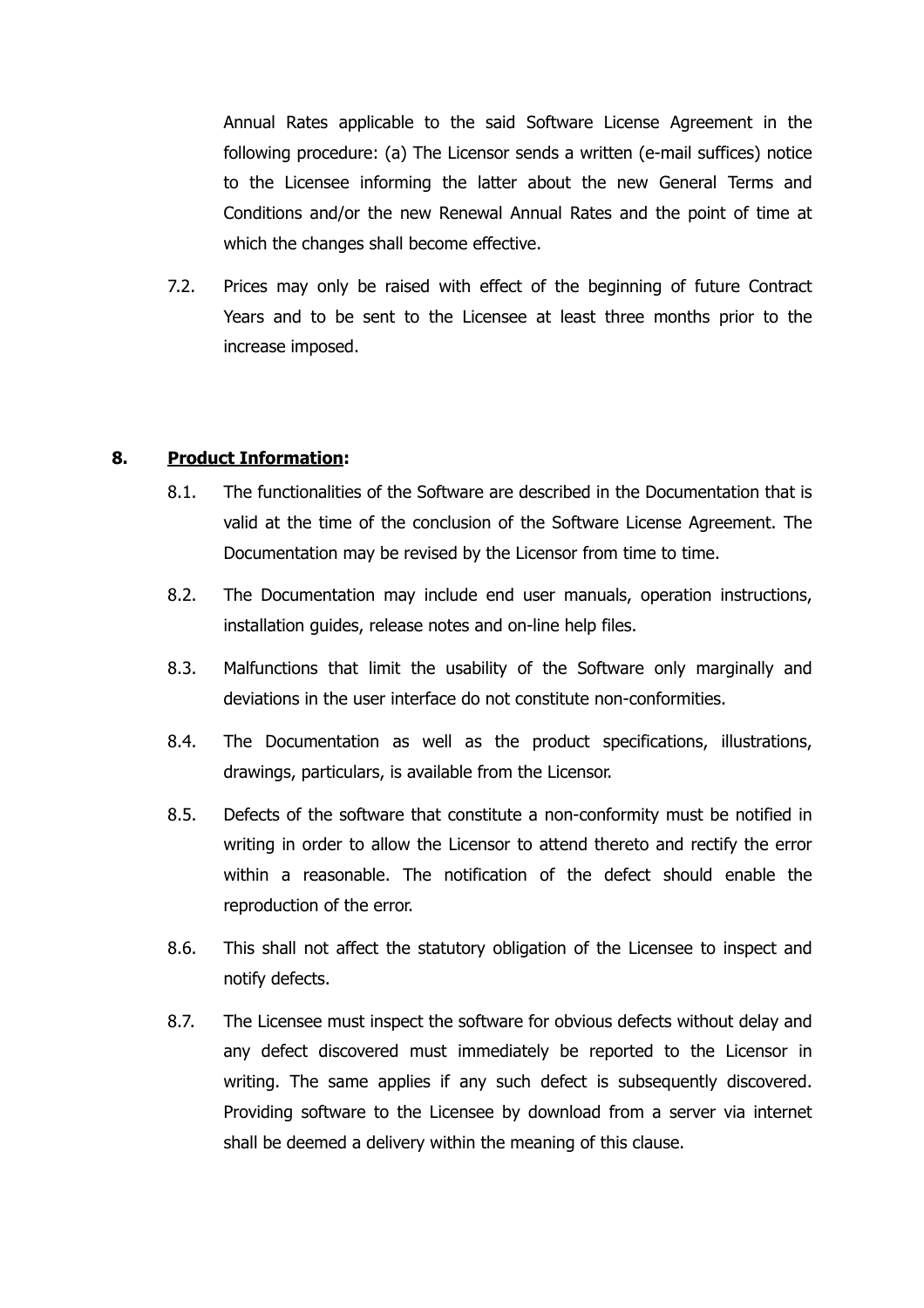8.8. The Licensor is not obliged to do any installation and configuration services. The Licensor does not give any warranty that the hardware and software environment of the Licensee's computer system fulfils the requirements of the software provided by the Licensor. The respective Documentation enumerates the system requirements necessary for running the software.

# **9. Limitation of Liability:**

- 9.1. To the fullest extent permitted by law, the Licensor will have no liability for any loss, damage (whether direct or indirect), cost, expense, injury, claim or penalty of whatsoever nature including, but not limited to, indirect and consequential loss or damage and loss of profits, however arising out of or in connection with a Software License Agreement, the Software or use of the Software.
- 9.2. The aforesaid shall not apply to the extent that the loss, damage, cost, expense, injury, claim or penalty arose as a result of the Licensor's gross negligence.
- 9.3. The Licensor shall not be liable for and the Licensee hereby indemnifies Licensor against any and all liability, loss, damage, penalty, cost or claim of any nature whatsoever suffered by the Licensee or any third party in relation to any act or omission of the Licensee in relation to the Software and/or the use thereof.
- 9.4. The Licensee is obliged to take sufficient data backup measures at least on a daily basis in order to limit the risk of data losses.

## **10. Duration of Software License Agreements:**

- 10.1 Unless explicitly agreed otherwise Software License Agreements extend to a fixed period of 12 months, which starts on the receipt of initial payment as requested.
- 10.2 Every Software License Agreement will be renewed and extended by a further Contract Year (12 months), if the respective Software License Agreement is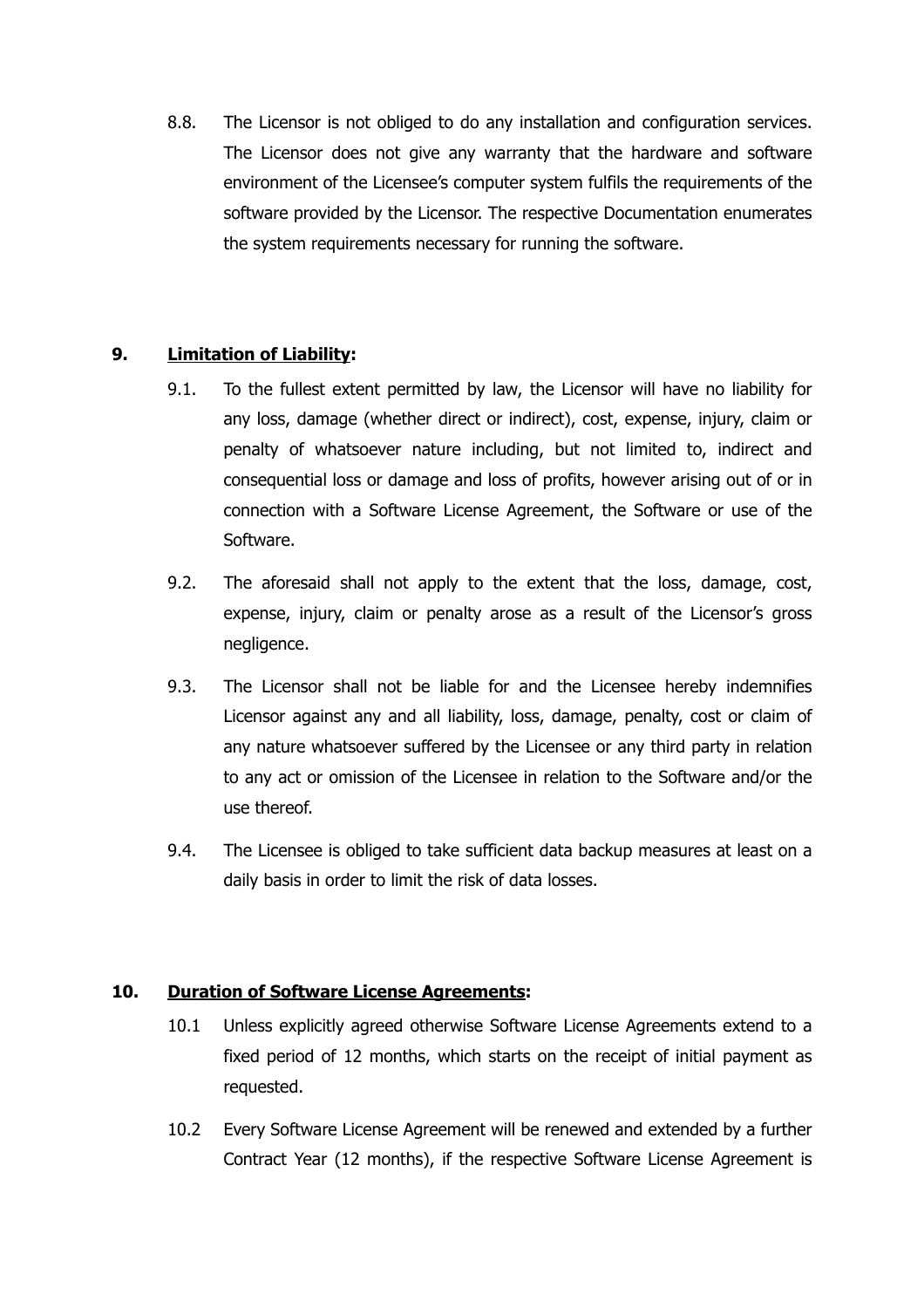not terminated by either Party in writing (e-mail suffices) or in the user interface of the Software four weeks before the expiry of the previous Contract Year.

- 10.3 Such automatic extension may occur several times until the Software License is terminated in due time.
- 10.4 Apart from termination in accordance with sec. 10.1. and 10.3. the Parties waive their right to ordinarily terminate Software License Agreement.
- 10.5 The Licensor may terminate Software License Agreements for cause, (a) if the Licensee is in delay with payments owed to the Licensor by more than 4 weeks, or (b) if the Licensee uses the Software in violation of the limitations stipulated herein, or missuses it for unlawful purposes or actions, or (c) if the Licensee commits a material breach of this Agreement and, if such breach is capable of remedy, fails to remedy the breach within 10 days of receiving notice from the Licensor.
- 10.6 With any lawful termination of a Software License Agreement the Licensee's right to use software automatically expires. In this case, the Licensee must immediately and completely discontinue the use of the Software, delete all copies of the Software installed on its systems and delete the backup copies that may have been created unless the Licensee is obliged by law to retain the copies. The Licensor may deactivate the license keys provided to the Licensee and interrupt the Licensee's access to the software.

#### **11. Confidentiality:**

- 11.1. The Parties are obliged to treat strictly confidential all information, business secrets and data disclosed or handed over and/or otherwise made accessible during the cooperation and the execution of the Software License Agreement ("Confidential Information"). Such Confidential Information shall not be shared in whole or partially with third parties. Measures that serve the purpose of this Agreement shall be permitted.
- 11.2. The following information shall be considered Confidential Information: (a) the licence keys, (b) information regarding the Licensor's pricing policy,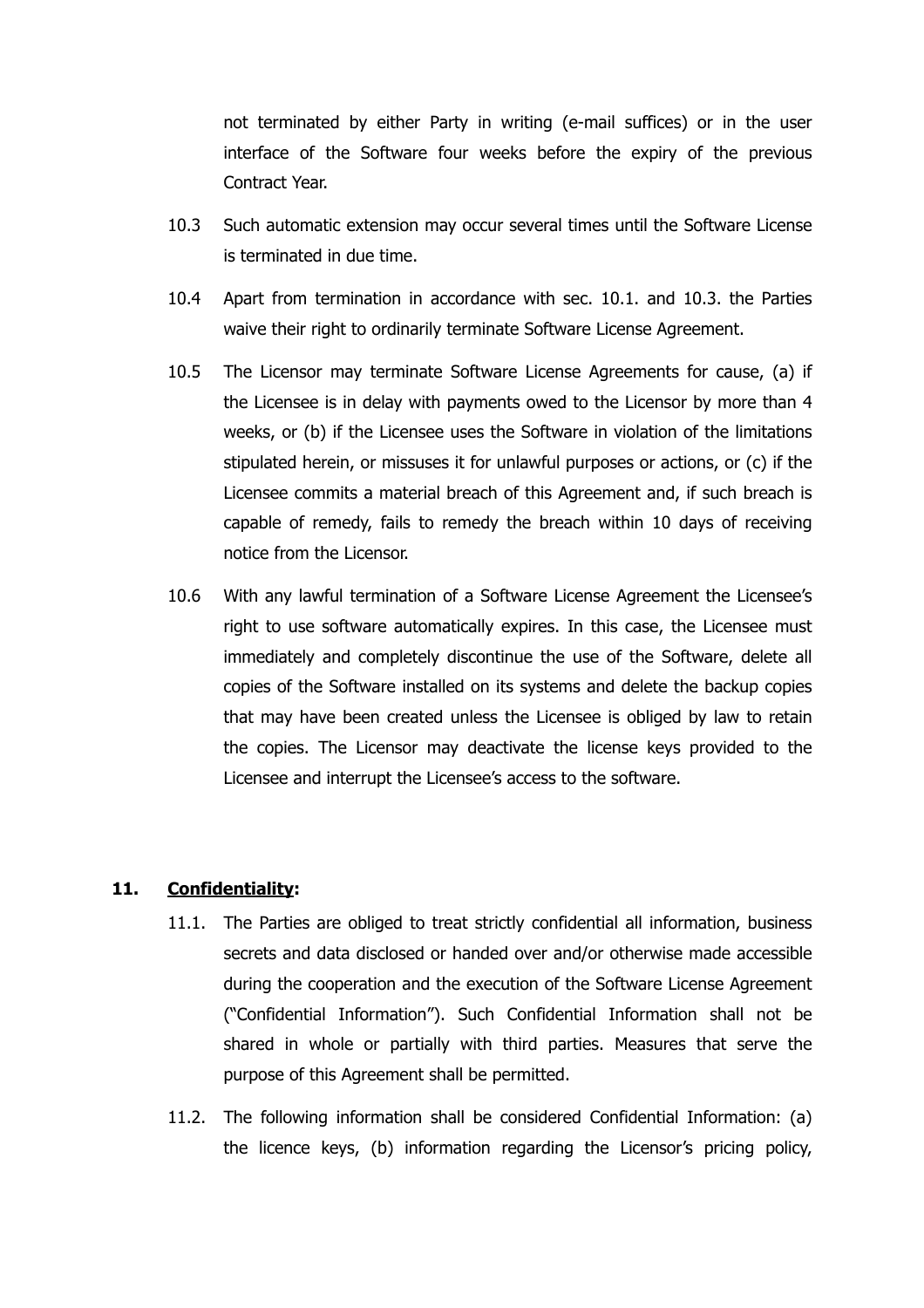product roadmaps or strategic marketing plans, (c) non-public materials relating to the Software.

- 11.3. The confidentiality obligation shall not apply to information which (a) was already known to a Party prior to the conclusion of a contract, (b) is public, unless such fact has become public due to a culpable breach of a confidentiality obligation under this Agreement, or (c) has been explicitly designated as not confidential.
- 11.4. The Licensor shall be entitled to share confidential information only with those employees, affiliates, group entities, independent advisors or service providers who are concerned with the completion, implementation or fulfilment of a Software License Agreement, to enable usage of the Software or to provide support and related services. Each Party shall ensure that such persons are obliged to keep the confidential information received confidential, unless such persons are bound by a professional confidentiality obligation, e.g. as an attorney, tax advisor or auditor.
- 11.5. After termination of a Software License Agreement, each Party shall delete all data received, notes and copies thereof, if any, in due course, unless the receiving party is obliged by law to retain the confidential information.
- 11.6. These confidentiality obligations remain in force for 12 months after termination of a Software License Agreement.

## **12. Miscellaneous:**

- 12.1. Only with the prior written consent of the Licensor the Licensee may assign claims and rights against the Licensor to third parties. The Licensee agrees that the Licensor may, without the Licensee's consent, cede or assign its rights and obligations to a third party, but the Licensor shall provide the Licensee with notice of such cession and assignment.
- 12.2. No verbal side agreements exist. Amendments or additions to contractual agreements between the Parties must be made in writing (e-mail suffices) and must – on the side of the Licensor – be performed by a duly authorized person explicitly stating that the amendment or addition changes the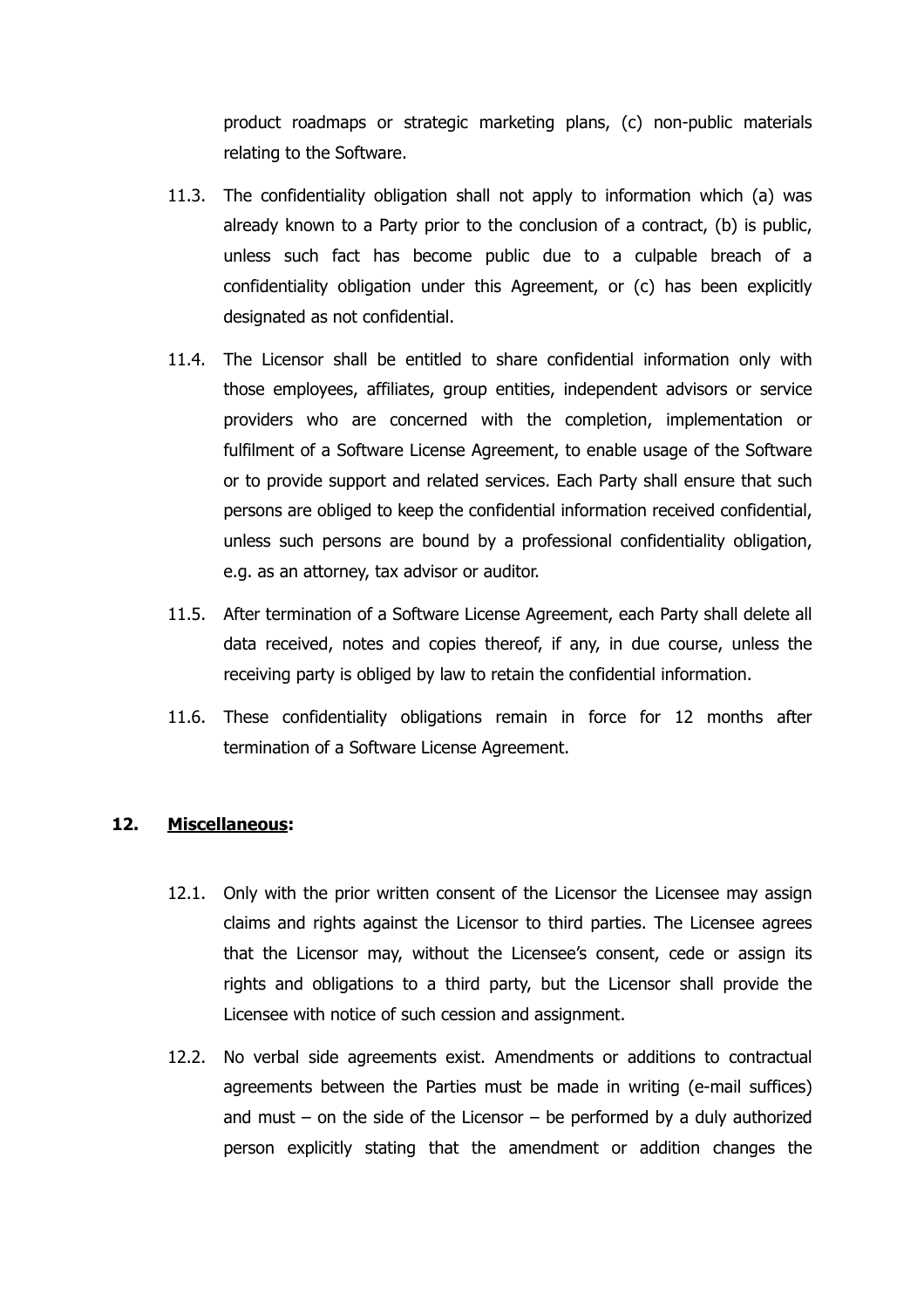contractual agreement between the Parties. This also applies if this form requirement shall be suspended.

- 12.3. Should one or more provisions of this General Terms and Conditions or other written Agreements be or become invalid or unenforceable, this shall not affect the validity and enforceability of the remaining provisions. In place of the invalid or unenforceable provision, such legally valid and enforceable provision shall apply which reflects as closely as commercially possible the spirit and purpose of the invalid or unenforceable provision.
- 12.4. The Parties hereto hereby irrevocably and unconditionally consent to the nonexclusive jurisdiction of the High Court of South Africa, Gauteng Division, Pretoria, in regard to all matters arising from Software License Agreements.
- 12.5. The place of performance for all services arising from contracts between the Parties is the seat of the Licensor. The contractual relation between the parties shall be subject to the law of the Republic of South Africa.

### **13. Business Continuity:**

- 13.1 FSBGroup has appointed/assigned partners that would be able to continue to serve and develop the Application in the case that FSBGroup, its owners or the IP holder for some reason can't continue supporting the software and license agreement.
- 13.2 In the event that the FSBGroup can't proceed to deliver the software license as per agreement, the licensee have the opportunity to purchase the software package for R180,000 or the current monthly income x 12, which ever is the highest, payable over a period of maximum 12 months from the appointed parters.
- 13.3 Paragraph 3: **Scope and Grant of Software Licenses:** stays applicable for the use of the software after purchase.

The Licensor hereby choose his domicilium address at

\_\_\_\_\_\_\_\_\_\_\_\_\_\_\_\_\_\_\_\_\_\_\_\_\_\_

\_\_\_\_\_\_\_\_\_\_\_\_\_\_\_\_\_\_\_\_\_\_\_\_\_\_\_\_\_\_\_\_\_

and email for purposes of correspondence as